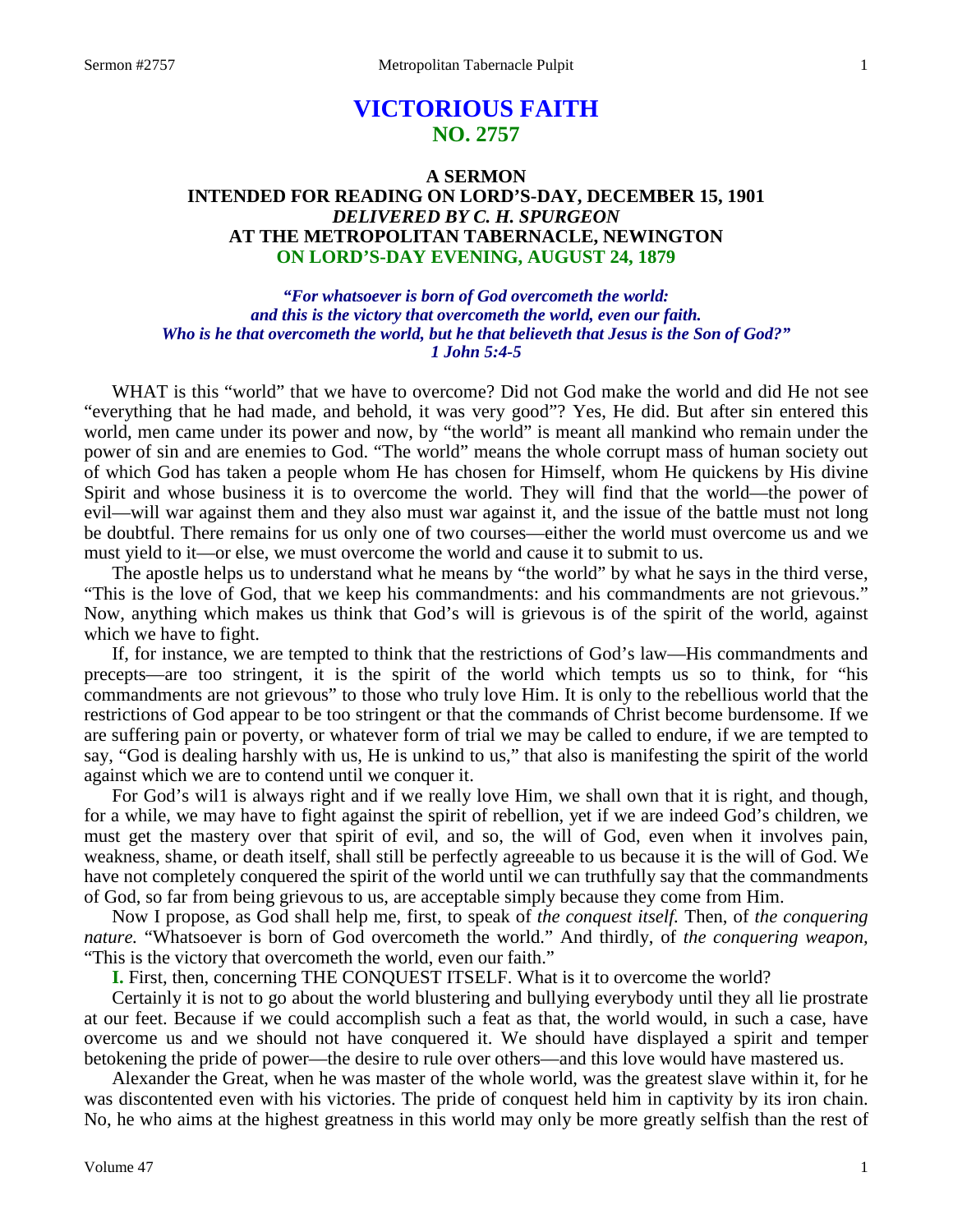mankind, and what is that but to be really little? He is truly great who is the most unselfish, and he is the least of all who lives for himself alone.

Neither is it overcoming the world if you try to get out of it and to live by yourself so as never to be tempted to sin. I have seen a man on his knees by the hour together, reading some pious Latin book, living in a monastery where he never spoke—he had evidently conquered his tongue, because he gave no answer to anybody who ever spoke to him. He was reckoned, by his brother monks, to have overcome the world—but had he really done so?

Ask any soldier whether a man who slinks away in the day of battle and hides among the baggage and does not fight at all—is a conqueror. That would be a very easy way of winning a victory—just to escape from the fight—to be of no service in the battle between good and evil, but just to hide away in your own little snuggery over there, in the monastery, or the convent, or the hermitage. It might be an easy way of believing that you had conquered because you had ceased to fight, but that delusion would not make the victory yours.

No, brethren, you and I have to roll up our shirtsleeves and go into the world and work like other people. We have to mingle with our fellow men, and as the Lord God said to Adam—in the sweat of our face have we to eat our bread.

It may be our occupation to have to add up those long columns of figures, or to measure up those bales of goods, or to talk to our fellow men on various matters, but whatever our employment may be, we have to be in the world and we have to conquer it. To be *in* the world, yet not *of* it—as much separated from the rest of mankind as if we belonged to an alien race—conquerors of it wherever we go, not by getting out of it, but by mingling with the men and women in it—doing all that is lawful and right, and all that is expected that a man should do to his fellow men, yet, all the while being conquerors over the evil spirit of the world.

Now, having shown you what this conquest of the world is not, let us turn to the positive side of the question and see what it is. The first thing that is necessary with many who are seeking to overcome the world is *to cut themselves loose from the world's customs.* They were born into the world—one man has his own little world and another man has another little world—but every man, sooner or later, finds himself in a world of sin. There are ungodly companions with whom he is linked—evil associations to which he is bound. There are some men who, in their unconverted state, give themselves up entirely to the pleasures of the world, the amusements and frivolities of what is called "Society." Now, if such men ever expect to overcome the world, the very first thing they must do is to cut their old connections altogether, to sever all the bonds which unite them to those who lead them into sin.

Such a thing has often happened as for a man, who has been the best of company and the choicest of good fellows among worldlings, to sit down in quietness for half an hour, and God the Holy Spirit has wrought so mightily upon his heart that he has said to himself, "What have I been doing but playing the fool to make other fools laugh? How am I spending my time? I must honestly say that I am doing no real good with it. What am I making of my manhood? Here it is—well-near six feet of it and it will soon lie in six feet of earth—what am I doing that is really worth the doing? Am I not really wasting my time? This style of living will not do."

Ah! the blessed Spirit has begun working in the man and he has wept before his God as he has thought over his wasted life. Further, he has, by faith, looked to Jesus on the cross, and he has said, "Thou, blessed Savior, hast redeemed me, so, henceforth, I will be Yours. As I live by You, I will live for You and for my fellow men."

After arriving, by God's grace, at that decision, he has become a different man from what he used to be. His old companions could not get him back to his former haunts, however much they might try to do so. Even if he should go there, they would not long want him with them, for he would not be any longer of their way of thinking or their way of acting, for he would be a changed man altogether.

There are many of you who would like to come to that decision, but you never appear willing to actually decide to serve the Lord. You are always going to do it, yet you never do it. You hesitating people are the most unhappy folk in the whole world, for you neither get comfort out of your present condition, nor out of that better condition after which you sometimes aspire, but which you have not the courage to resolutely seek after until you find it.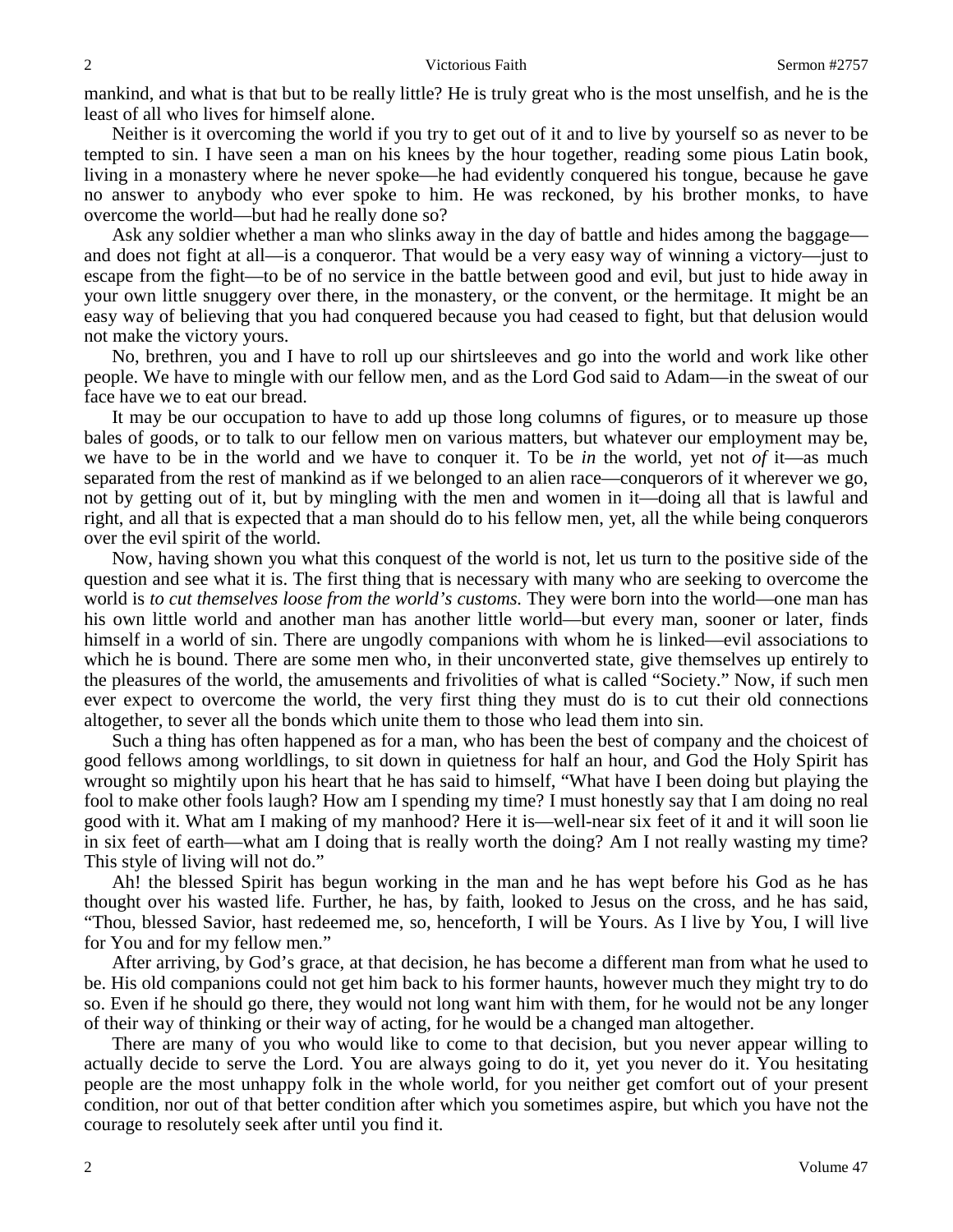Some men have just enough conscience to make them miserable, but they have not enough force in it to make them determine that things shall be altered. Their religion is very much like the experience of certain boys who, professedly, go out to bathe in the early morning. They put their toes into the water and shiver all over with the cold. But the brave swimmer takes a header, plunges right in, is soon in a fine glow and comes out praising the delightful bath he has had.

I would urge every man who is just now upon the point of deciding—and I pray God the Holy Spirit, with His almighty energy, to back up my urging—that he may now say,

## *"'Tis done—the great transaction's done, I am my Lord's and He is mine."*

I pray that he may henceforth be a changed man, that he may forsake his former evil ways and live wholly unto God. That is the first part of overcoming the world—breaking loose from its bonds, so that one can say, "I am not tied down by it any longer. By God's grace, I am a free man in Christ Jesus."

But that emancipation is merely a beginning. Overcoming the world consists further in *maintaining that freedom.* Oh, what a work is this! It is no child's play for a man to say, "No, I will never again be the slave that I used to be. By God's eternal grace, I have broken off this fetter and that, and never again shall those chains be fastened upon me. Great God, by Your almighty love, You have loosed my bonds. I am Your free man. I am free indeed and I will fight for my freedom, and under no possible circumstances will I go back to my old slavery."

Yes, but that fight is the difficulty—and I shall have to show you that nobody can be victorious in that fight unless he is one of a peculiar race—those who are born of God, born from above. This is a stern battle—when the world surrounds us everywhere—when pleasure tempts us—when gain tries to corrupt us—when poverty assails us—when evil company seeks to sway us—it is hard for us to come right straight out of all our former associations and then to keep out—remaining conquerors over the world throughout the whole of the rest of our life, and being conquerors even in death, having vanquished the world even on our dying bed.

Part of the overcoming of the world consists in our being *raised above circumstances.* Remember how the apostle Paul had conquered the world? He sat in prison shivering with cold, but he said, "I know how to be abased." He went, by-and-by, into the houses of some of his friends where they gave him all that he could desire and he said, "I know how to abound." It is not an easy thing to be such a master of the world that the utmost poverty cannot make you miserable, yet God can give you grace to say, "I can be poor, but I will be upright. I can lose every stick that I have, but I will stand fast by Jesus Christ, my Lord and Savior. And while I have Him, I cannot be cast down."

I say that the fight against poverty is a very stern one, but the battle against the seductions of wealth is a far sterner one. Perhaps some of you think that you would like to fight that battle. I daresay you would, but you do not know what you are wishing. I see many men who are very gracious under all sorts of want—and I see many other men who, in proportion as they grow rich in worldly things, grow poor as to spiritual things.

Very often, just in proportion as men get high in earthly position, in that proportion they cease to do anything that is of any particular service to anybody. I do not know what would become of any of us if we were made peers of the realm. It is, I have no doubt, a great trial to anybody to be so exalted, but there is scarcely a person here who could wear a coronet and yet faithfully serve the Lord.

And probably there is not a man or a woman among us who could endure the trial of being made a king or a queen. It needs more than a world of grace to overcome the world when the world makes much of you. When God does give us piety in high places, as, blessed be His holy name, He sometimes does, we ought to be most grateful for it, for it is a plant that does not grow well in such a situation as that. The old couplet is still true—

> *"Gold and the Gospel seldom do agree, Religion always sides with poverty."*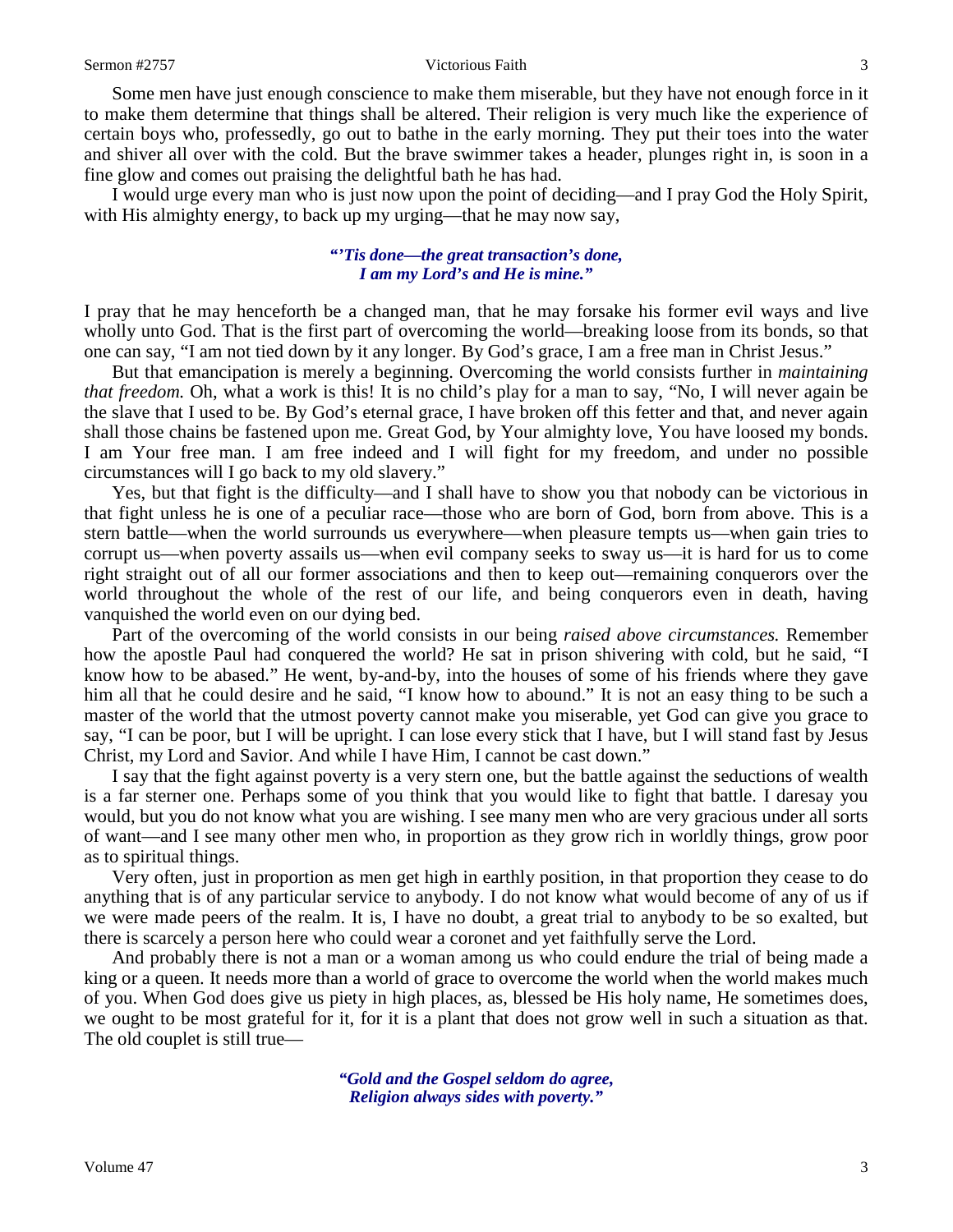## 4 Victorious Faith Sermon #2757

It has been so from the first and I suppose it will be so to the last. But the true conquest of the world is to be indifferent about all such things—to be grateful for abounding mercies and to be grateful even for straitened circumstances. They used to say, "Philosophers can be merry without music," and certainly, Christians can be happy without having their cup perpetually full. "I have learned," said the apostle Paul, "in whatsoever state I am, therewith to be content." Happy are all they who have learned the same lesson, for this is overcoming the world.

Once more, dear friends, to overcome the world is *to be above its threats and above it bribes.* You working-men who are Christians often have a hard time of it, but when your work-mates mock and jeer at you, and call you evil names, never mind them. Overcome the world by patiently enduring all the persecution that falls to your lot. Do not get angry and do not become downhearted. Jests break no bones and if you had any bone broken for Christ's sake, it would be the most honored one in your whole body.

Still, you need not wish to have the friendship of this world and you must not expect to have it, for the world does not love God's people. Look how it served them in ages gone by—hanging was thought to be too good for them, so it roasted them alive. The world would have exterminated the saints if it could have done so, and today, what does the world say of Christians? "Oh! they are either fools or fanatics, or else they are a set of canting hypocrites." If a man preaches the Gospel, and many are drawn to hear him, cavilers cry, "Oh, he is an imposter." If any Christian man is very precise and particular, they say, "Ugh, he is one of the sniveling Puritans."

They never know anything bad enough to say of genuine Christians. They do not like us. It were a pity if they should, for they did not like our Master, and they do not like our Father. If we will consent to hide our doctrines, or to daub them over with the philosophical luminous paint of the present period, they will put up with us. But if we bring out pure Gospel truth, straightway they will be down upon us.

Yet there are some of God's people that the world does love, when they do the world a good turn. If their love to man leads them to a high philanthropy, and if the world can get anything out of them, it does not mind loving them. It has a cupboard love even to saints—and if there is any profit to be made out of them, the world will love them, though not their saintship.

They like Mr. So-and-So as a politician, but when it comes to his religion, they say, "That is his weak point." They do not care to interfere with that. They admire another man because of his care for the poor—the widow and the fatherless—but they hate the doctrine of the cross which he delights to preach and which is to him the very joy of his heart.

On the other hand, when the world cannot frighten us by frowns, it often tries to woo us by smiles. "Oh!" it cries to us, "you really are righteous overmuch, you are too good. You need not be so precise come just a little way with us—yield only an inch, that is all we ask." No, brethren, yield no inches for all the smiles on this Jezebel's painted face. But stand out just as boldly against her blandishments as against her thunderbolts. Care nothing for her opinion or her action either way, for, if you do, you will not have overcome the world. God help us, by His gracious Spirit, to be conquerors in that sense!

To overcome the world, further, means *to be above the influence of the world's example.* As I said before, we have, each one of us, our own little world and we all are, to a certain degree, subject to the influences of those who surround us. The young man, in business, who begins as a Christian is too often influenced by the pernicious maxims and customs of the trade with which he is connected. Men mingle in society and each one, to some extent, affects the others. How often is a pious child grievously affected by an ungodly parent! How frequently a gracious servant is ill-affected by an ungodly master or mistress!

But if you really overcome the world, you will live above its influence. You will be like one who is obliged to go where the air is foul and disease is rife, but who has such a healthy constitution that he does not catch the disease and is not polluted by the impurity. There is no seed-plot within him for the disease to grow upon. Blessed is that man who is himself an example to his fellows—who does not so much come under the influence of others as cast his own influence over others. God make all of you, beloved, such true leaders of mankind in the right direction because you have yourselves overcome the world!

If you want to see the portrait of a man who overcame the world, look at Abraham. He was at home with his father in Haran and God said to him, "Come forth"—and away he went, with Sarah, and Lot,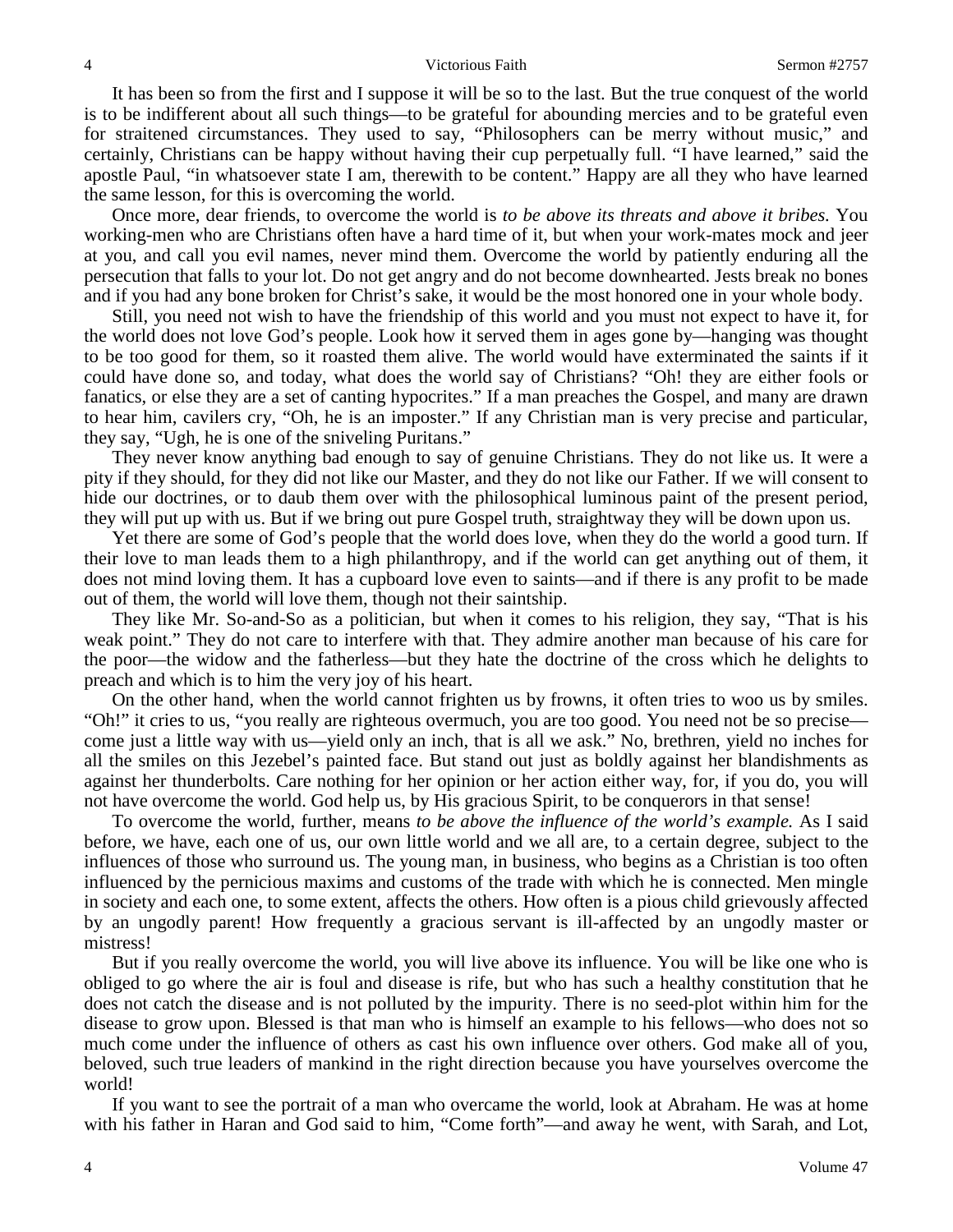and their flocks and herds. The well-watered plain of Jordan lay before him and he might have settled in it, as Lot did, but it did not tempt him—he dwelt alone with his flocks and his herds, where God had bidden him go.

The king of Sodom and Abraham's nephew, Lot, were carried away captive, and for the sake of Lot, Abraham went with a band of men, smote the allied kings, and delivered the prisoners. The king of Sodom said to him, "Give me the persons, and take the goods to thyself." Now, according to the rules of war, the spoil was all Abraham's, but oh, how grandly did he behave! He was not going to be conquered by the world, so he said to the king of Sodom, "I will not take from a thread even to a shoelatchet, I will not take anything that is thine, lest thou shouldest say, I have made Abram rich"—which was as much as saying, "I have a right to it if I like to take it, but I waive my rights. I act from higher motives than the ordinary rules of men can supply—the Lord JEHOVAH is my Helper and Provider and I live upon what He gives me. He can make me rich without the help of the king of Sodom, so take your goods and go."

See also how nobly he overcame the world on that memorable day when God said, "I will now see whether Abraham does really love Me best of all. He has one boy—the child of his old age—and I will tell him to offer him up in sacrifice." And grandly did the Patriarch, in that fiery trial, overcome the world, for Isaac was, practically, all the world to him on that day when he unsheathed the knife and proved that his love to God was superior to everything else. And this is the kind of conquest to which you, beloved, are also called. May God grant that you may be well equipped for it and be truly victorious in it!

**II.** Now, secondly, I think you will be prepared, after my giving this explanation of what it is to overcome the world, to hear about THE CONQUERING NATURE. "Whatsoever is born of God overcometh the world"

Do you all know what it is to be born of God? I do not think I can tell you, in so many words, exactly what it is, though I know for myself. It is not simply to be improved and reformed. It is a grand thing when a man who has been degraded, lives in a better fashion. But a cobbler might take an old shoe and mend it, yet that would not make it a new one.

Being born of God is also more than being made anew. It includes that, but that is not all that it includes. For God, who makes all things, can new-make them when He pleases, yet that does not make them to be born of Him. We all know what it is for one person to be born of another—you were all born of your father and of your mother—and so you became partakers of your parents' nature. In like manner, only in a far higher sense, regeneration is more than creation, for there is in it a kinship with God. So, being born-again makes us something more than God's creatures—we are God's children.

You know that blessed truth of adoption, by which God takes men and adopts them into His family, but regeneration is a great deal more than adoption. A man may have an adopted child, but yet it is really no child of his. There is nothing of himself in it and he cannot put his nature into it. But we are not only God's adopted children, if we are indeed born from above, we are God's newborn children. The divine nature is actually put into us when we are born of God—is not that a wonderful thing? And that miracle of mercy must be wrought in all of us who are ever to overcome the world.

For notice this, *no nature but the divine nature will ever try to overcome the world.* By nature, we are of the world, and that which is of the world will not fight against the world, it will not even think of doing so. "That which is born of the flesh is flesh." And flesh will not fight against flesh. Our Lord Jesus said to the Jews, "Ye are of your father the devil"—and the devil will not fight against the world, or try to overcome it, for his course is the course of this world, he is the prince of it.

But where the divine nature comes, it comes to fight against the world. The holy nature of God never enters into a man but what that man cries, "Now will I be wholly free from sin. Now will I shake off every fetter of it." "Now," says he, under the power of this divine inner life, "I do scorn the thought that I, who am born of God, should be a slave to sin—that I, who bear within me something of the Deity—I, who am a twice-born man, begotten again by God the everlasting Father, of whom I have become a child—I loathe the very idea of yielding to sin." That is the kind of man to overcome the world because of the divine nature within him.

For, see, the regenerated man is sure to overcome the world, when he goes to fight against it, because, first, *he has the Spirit of the Father in him.* Now, God the Father is the world's Creator, so the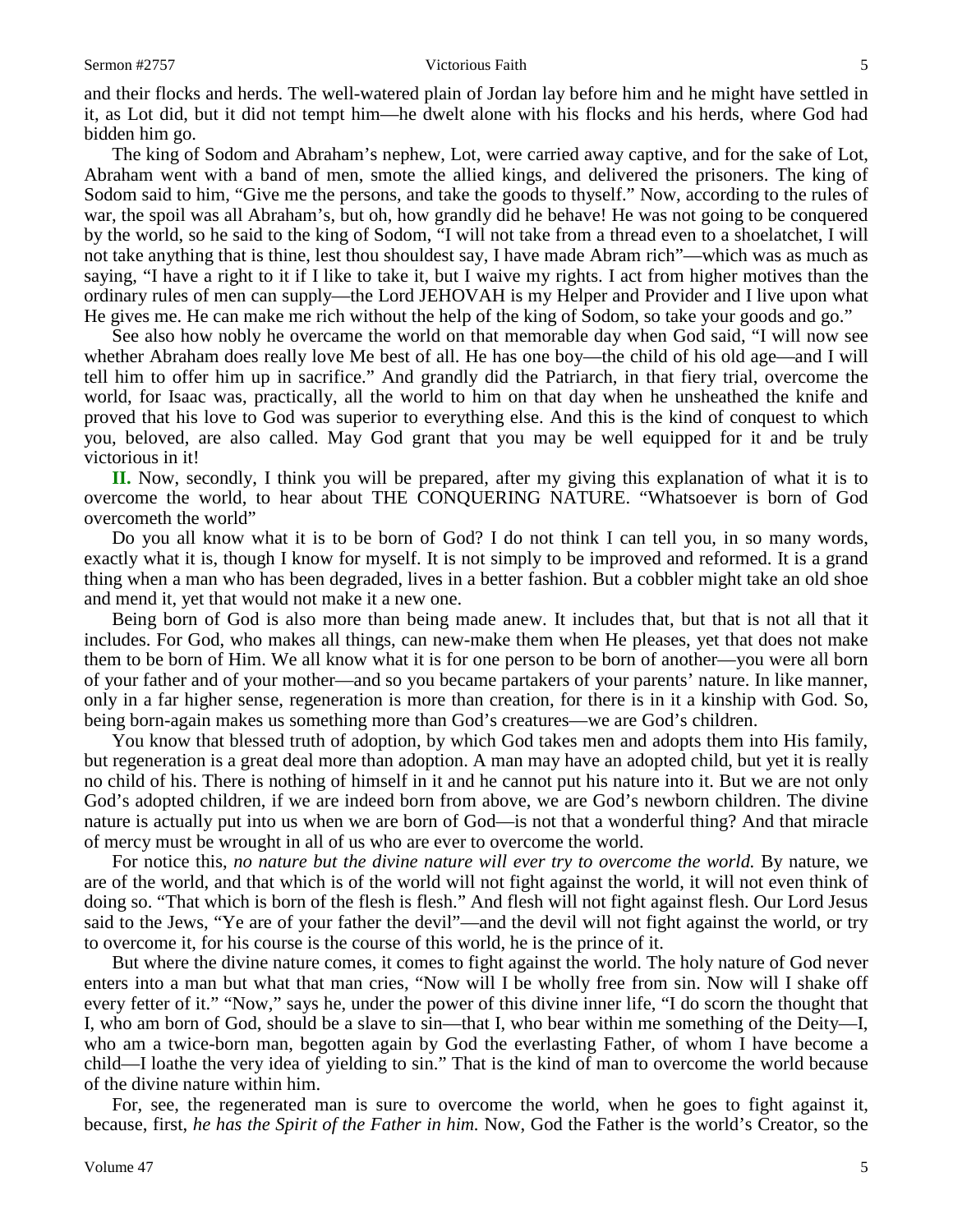world can never be a match for its Creator. He made it and He can destroy it whenever He pleases to do so. It is not possible that sin should overcome God, for, as the apostle James tells us, "God cannot be tempted with evil, neither tempteth he any man." He is by nature perfectly holy and when this divine nature is put into a man, it is still holy, and it cannot sin, because it is born of God.

This new nature is also *akin to the nature of Christ. A*nd you know how the second Person of the blessed Trinity—the Christ of God—dwelt here among men and the world could never overcome Him. Men could kill Him, and they did, but they could not make Him sin. They could drive Him from place to place, but they could not make Him angry. They could not provoke Him to speak any word that He might afterwards regret. They could never get anything from Him which was worthy of reproach or of rebuke. They called all the witnesses they could to testify against Him, but even the false witnesses could not agree, for He was "holy*,* harmless, undefiled, and separate from sinners."

And even on the cross of Calvary, when they hung Him up to die, His dying pangs could extort from Him nothing but a prayer, "Father, forgive them, for they know not what they do." And thus He conquered the world, for the human nature in Him, blended with the divine, could not be conquered by the world—it was not possible.

Further, we *become akin to the divine Spirit* by being born of God, and the Holy Spirit cannot be conquered by the world. It is He that does convince the world of sin. It is He that shall yet win this world for Christ. He is omnipotent, so, when the Spirit of God dwells within us, as He does when we receive the divine nature, it is not possible that He should be conquered, or that we should be conquered by the world.

Now, men and brethren, hearken to these words. Do you not see that you must overcome the world or else you will perish? But you cannot overcome the world as you are. You must, therefore, be bornagain. Your only hope lies in your being born of God. And this, if it is to take place, must be God's work. It is God alone who can do it, so you are like ships on their beam-ends—you cannot "right" yourselves.

Cry, therefore, with your whole heart unto God and ask Him to work this miracle in you. "Salvation is of the Lord." He can save you. He can take away the heart of stone out of your flesh and give you a heart of flesh. He can breathe upon the dry bones and make them live. Ay, He, the mysterious Father of our spirits, can create in us a new spirit that shall be begotten of Himself and be like unto Himself—and this we must have—or we can never overcome the world.

**III.** Now, thirdly, and lastly, I have to speak of THE CONQUERING WEAPON WHICH IS USED BY THIS NEW NATURE. "This is the victory that overcometh the world, even our faith."

It never entered into my head that the most of professing Christians would ever overcome the world. I do not think they ever will, for the world has, to a large extent, overcome them. You may hear some of them asking, "How far may we go in worldly amusements?" You really want to go, do you not? Then go, for it does not matter much where such people as you are do go.

"Oh, but we should like to go as far into the world as we might!" Would you? Then my Lord's message to you is, "Ye must be born-again." It is quite evident that you have not the nature of God in you, for the divine nature in the soul makes it start back, and say, "How far can I get away from anything that looks like wrong? I hate the very appearance of evil."

The Christian does not deny himself this or that, merely because he feels under an obligation to do so, or because he dreads the lash of God's whip. No, if he could indulge his new nature to the full, he would continually swim in the sea of perfection. If he could be what he wishes to be, he would never think a wrong thought, much less speak an evil word.

Now, the divine nature that is in him fights against sin—it cannot help doing so—and it clings to that which is good and craves after that which is right. Just as the ox longs to drink water and stands in a pool of it on a hot day, and drinks and drinks again, so does the Christian seek to drink in the life and purity of God—not because he is told to do so, or because some outside force operates upon him, but because the new nature is within him, and he longs, therefore, to indulge it to the full. And that new nature, being the nature of God, longs after that which is pure, and lovely, and of good report.

The instrument with which this new nature fights against the world is faith. And faith conquers, first, by *regarding the unseen reward which awaits us.* The world comes and offers pleasure as the reward of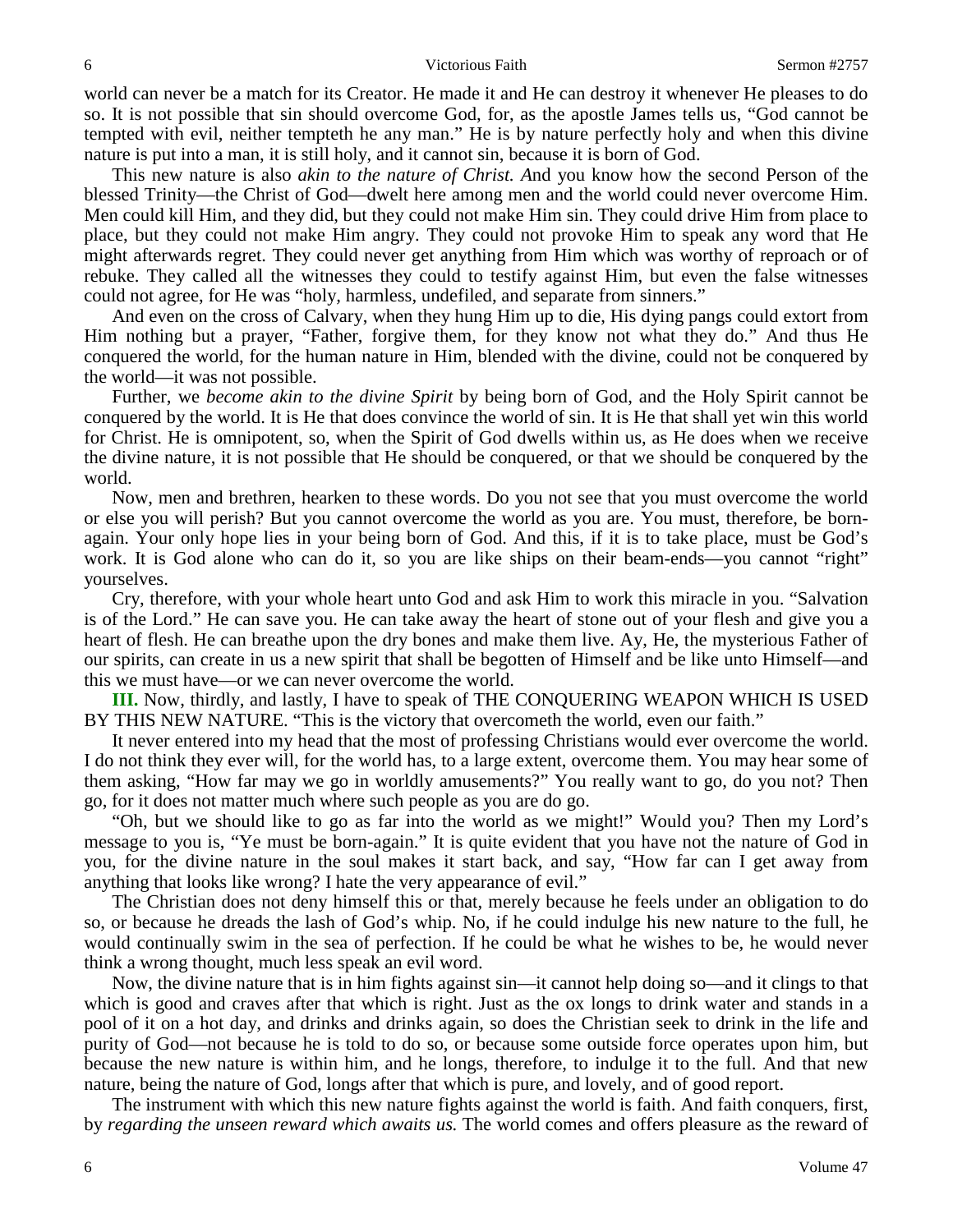sin, but faith says, "There are greater pleasures to be had by abstaining from sin." The world says, "Take this gain today," but faith says, "No, I will put what I have out at interest—there is something infinitely better to be had hereafter."

In its beginning, faith generally works in that way—it despises all the treasures of Egypt and values far more the eternal rewards that Christ has laid up for it in heaven. But do you not see that there is a measure of selfishness there in both cases? The sinner sins in order to be happy, as he thinks—and the newborn man abstains from sin in order to be happy. Well, that is a good thing to do, though the motive be not the most commendable, and there is a measure of faith about it, for faith is looking for the future rewards, and believes in the heaven which God has prepared for them that love Him.

But as faith grows, it attains to something better than that, for *it recognizes the unseen Presence which is with us.* The world says, "Come with us and go our way. We will pat you on the back and say that you are a good fellow—and you will have a fine time if you come with us." But faith says, "I do not trouble about how I appear in your eyes, for there is another eye which I can see, but which you cannot see, for God is looking at me and I am most of all concerned to be right in His sight."

Faith realizes that the newborn nature is in the divine presence and thus makes God's presence to be just as real and just as vivid as the presence of men. And that presence of God altogether outweighs the presence of men—and the believing soul says to the world, "To please you, I dare not do that which is wrong in the sight of God, for who are you, compared with the Most High God? I will not do wrong in order to escape your frown, for, by so doing, I should receive the frown of God, and I must maintain my integrity before Him."

That, you see, is a higher position than the one I first mentioned, for faith not only regards the unseen reward which awaits the believer, but faith recognizes the unseen presence of God and is moved by an all-constraining desire to please Him.

That was a very striking incident in the life of our dear brother Oncken, of Germany, when the burgomaster of Hamburg said to him, "I hear, sir, that you have been baptizing at night." "I have, sir," he replied, "because the law will not permit me to do it by day." "How dare you immerse these persons?" asked the burgomaster. "I dare to do it," answered Mr. Oncken, "because it is the law of God." "And you have done it in defiance of the law of the land! Now, sir, do you see this little finger of mine?" "Yes," replied Mr. Oncken, "I see it." "Well, sir, as long as that little finger lives, I will keep you down, for I am determined to put an end to this movement." "But Mr. Burgomaster," said Mr. Oncken, "not only can I see your little finger, but I can also see a great arm which you do not see. That is the arm of the eternal God, and as long as that arm can move, you will not be able to put me down, for I am only doing the will of JEHOVAH."

Years after that stormy scene, I went to preach in Hamburg in connection with the opening of my brother Oncken's chapel, and among the notable gentlemen who helped to honor that occasion by their presence was that very burgomaster. He still had his little finger, but he was not there to put Mr. Oncken down. He came to contribute to Mr. Oncken's work and to show that the great arm of God had beaten the little finger of the burgomaster.

That kind of experience has been many times repeated in the world. The men of the world resolve to put us down, but it cannot be done. If we were simply of men, we might be put down—but we are of God and the divine nature in us must conquer in the long run.

When faith rises still further, it feels that the soul so loves God and so wishes to delight in Him, and becomes so closely united to God, that *it takes pleasure in all that in which God takes pleasure.* It is true faith that believes that God takes pleasure in the humble actions of poor creatures such as we are, but our faith has that confidence. It believes God to be a kind and tender Father, delighting in what His children do and therefore, faith says, "I cannot grieve Him, so, be gone from me, sinful world! Away with your gold, and your silver, and your smiles, and your frowns. I dare not be influenced by any of these things and so grieve my God." And daily, as faith grows stronger and stronger, it tramples the world more and more under its feet and altogether abhors it.

To the genuine Christian, Christ is life's one aim. He sets that mark before him and shoots at it. I once saw a colonel shooting at a target. There were two targets near each other and he made a center at